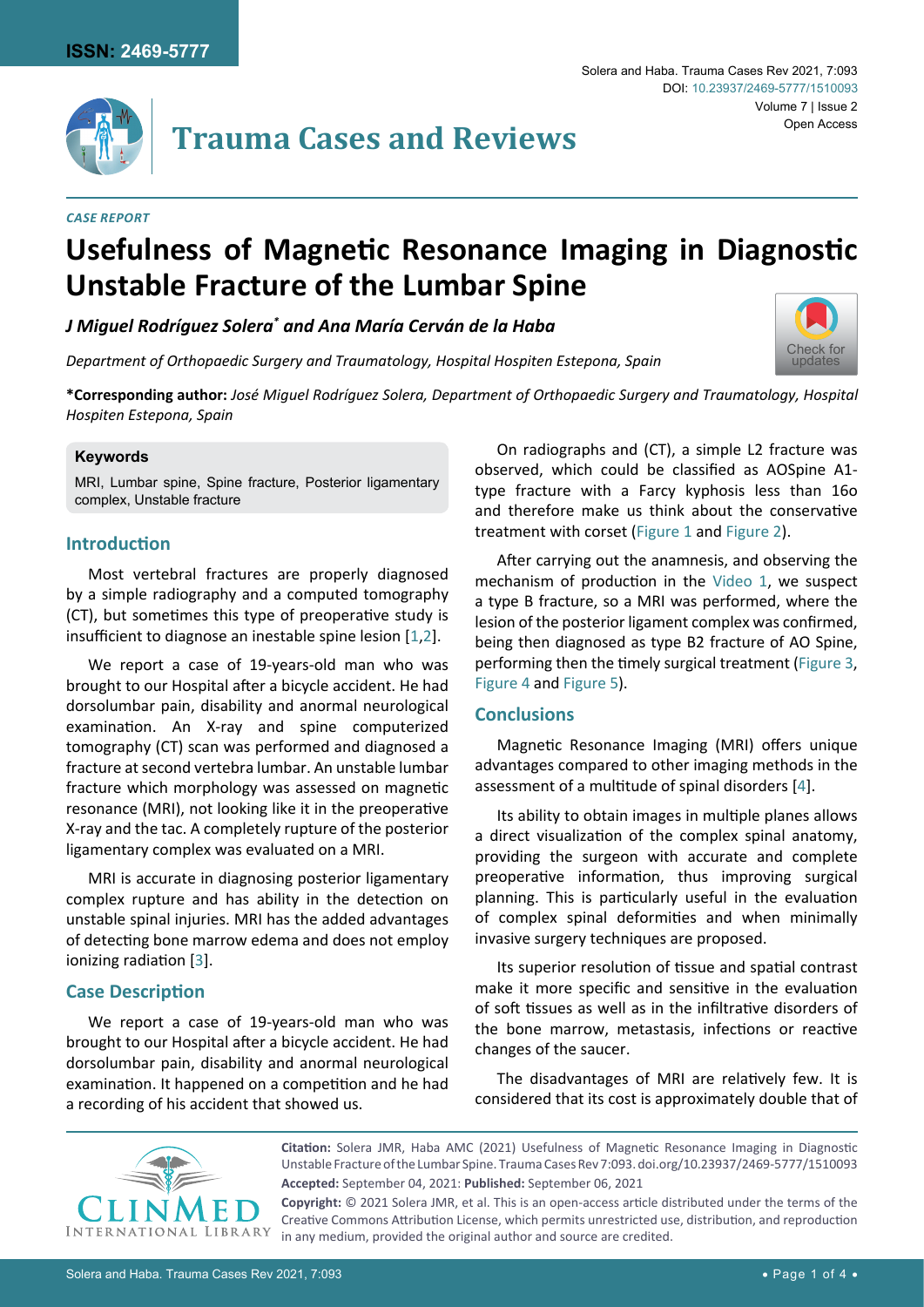<span id="page-1-0"></span>

<span id="page-1-1"></span>

**Figure 2:** CT scan.



**Figure 3:** Image of the accident.

a computed tomography (CT) [[5](#page-3-4)].

If there is a suspicion of unstable spine fractures, an MRI should be performed [[4](#page-3-0),[5](#page-3-4)].

Spinal support ligaments include the ligament anterior longitudinal, posterior longitudinal ligament, interspinous and supraspinatus ligament. These ligaments are identified in sagittal images as linear areas of low signal strength. The interruption of this hyposignal constitutes direct evidence of ligamentous disruption and can be identified in any pulse sequence In case of ligament injury interspinous we can observe areas of increase signal in T2 sequences in interspinous soft tissues [\[5\]](#page-3-4).

## **Conflicts of Interest**

All authors have no financial support or relationships

<span id="page-1-2"></span>Ĩ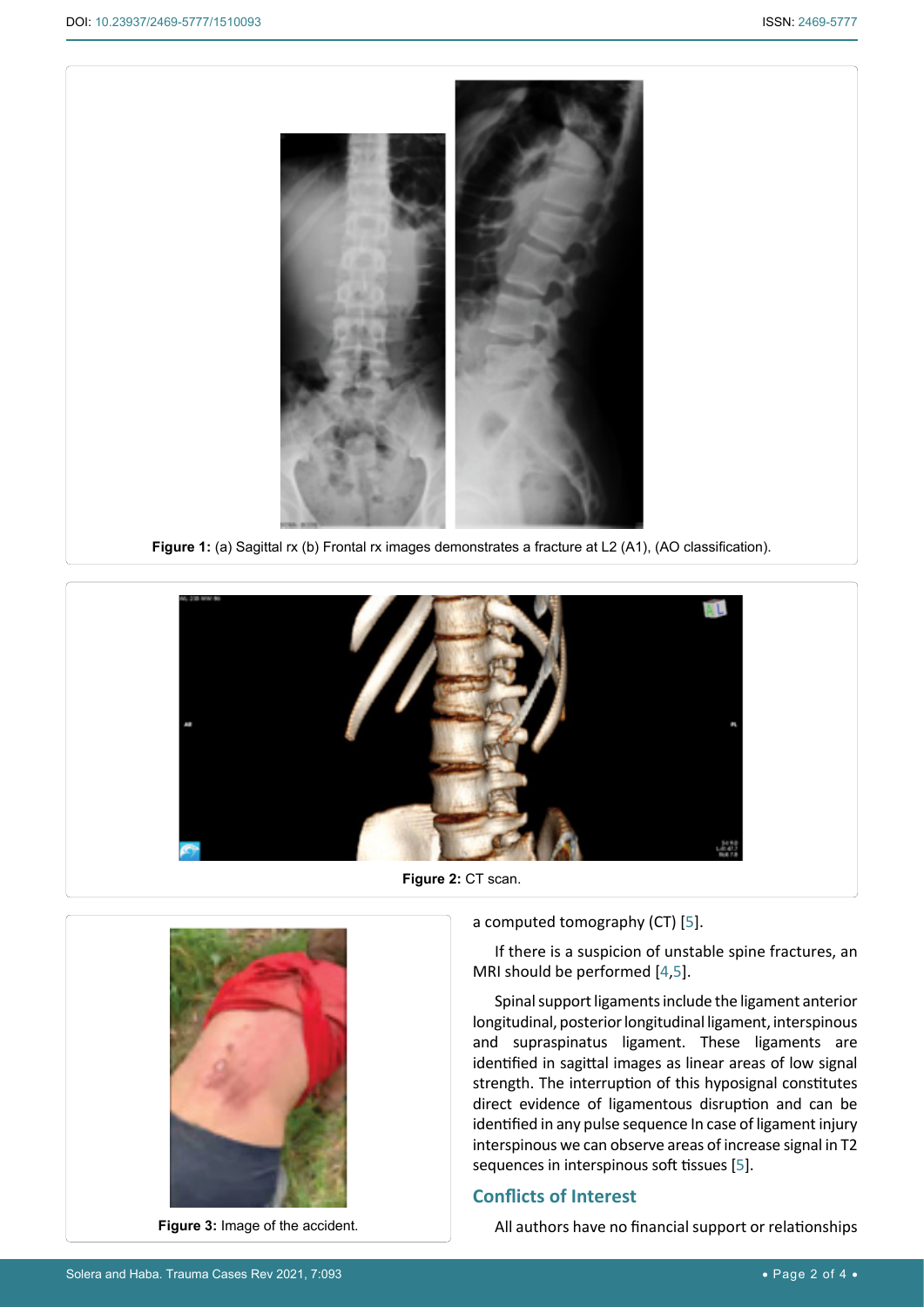<span id="page-2-0"></span>

<span id="page-2-1"></span>

instrumented fusion L1-L3.